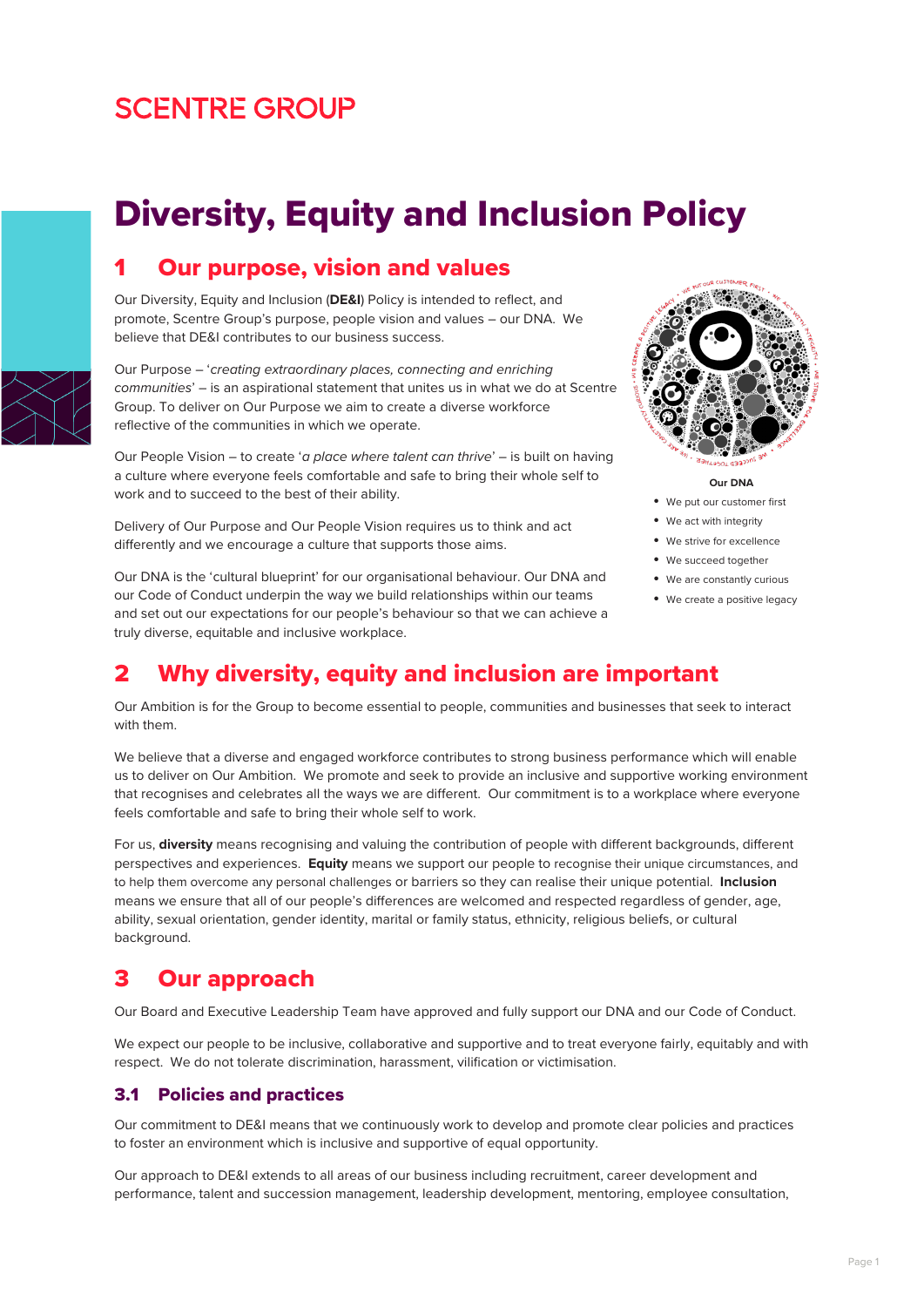flexible work arrangements, forms of leave, as well as the way we engage with our suppliers, our customers and our communities.

#### 3.2 Diversity, Equity and Inclusion Council

Our DE&I Council comprises representatives from across our business. The Council is sponsored by, and provides regular reports to, the Group's Executive Leadership Team which is chaired by our Chief Executive Officer.

The objective of the Council is to promote DE&I as simply the way that we do things at Scentre Group. It does this through identifying and implementing DE&I initiatives to develop a diverse and inclusive workplace. The Council is supported by working groups comprised of representatives from across all teams. The working groups assist the Council by making recommendations in relation to, and the development and implementaion of, DE&I initiatives.

The key focus areas of the working groups are:

- **Gender equity**: support for increased representation of women in executive and leadership roles
- **Multi-cultural capability**: how we can create a workforce reflective of the cultural diversity of our communities
- **Reconciliation Action Plan**: support for a reconciled, just and equitable Australia
- **LGBTI+**: how people from the LGBTI+ community can feel comfortable and safe to be themselves at work
- **Mental health and wellbeing**: support for our people to promote balanced lives and healthy minds
- **Domestic and family violence**: raising awareness of, removing stigma and developing support mechanisms for our people affected by domestic and family violence
- **All abilities**: identifying and removing barriers to the inclusion and advancement of people of all abilities

People Champions within our teams support and promote our DE&I initiatives.

### 4 Measures

We measure and monitor DE&I objectives through regular analysis and reporting by the Director, Human Resources to the Executive Leadership Team and the Board's Human Resources Committee.

The Human Resources Committee in conjunction with the Chief Executive Officer and the Director, Human Resources establishes measurable objectives for achieving gender diversity and other DE&I related objectives. Senior executives have DE&I specific goals and targets.The Committee reports to the Board on the progress of our diversity strategies and measurable objectives, and progress in achieving those objectives.

### 5 Review

This policy is reviewed on an annual basis to assess if it is operating effectively and whether any changes are required.

### 6 Policies in support of diversity, equity and inclusion

In addition to our DNA and Code of Conduct, our approach to DE&I is supported by several policies, including our:

- Human Rights Policy
- **Life Safety Policy**
- Anti-Bullying Policy and Procedure
- Domestic and Family Violence Policy
- Flexible Working Statement
- Gender Affirmation / Transition Guidelines
- Recruitment and Selection Statement
- Sexual Harassment Policy
- Supplier Code of Conduct